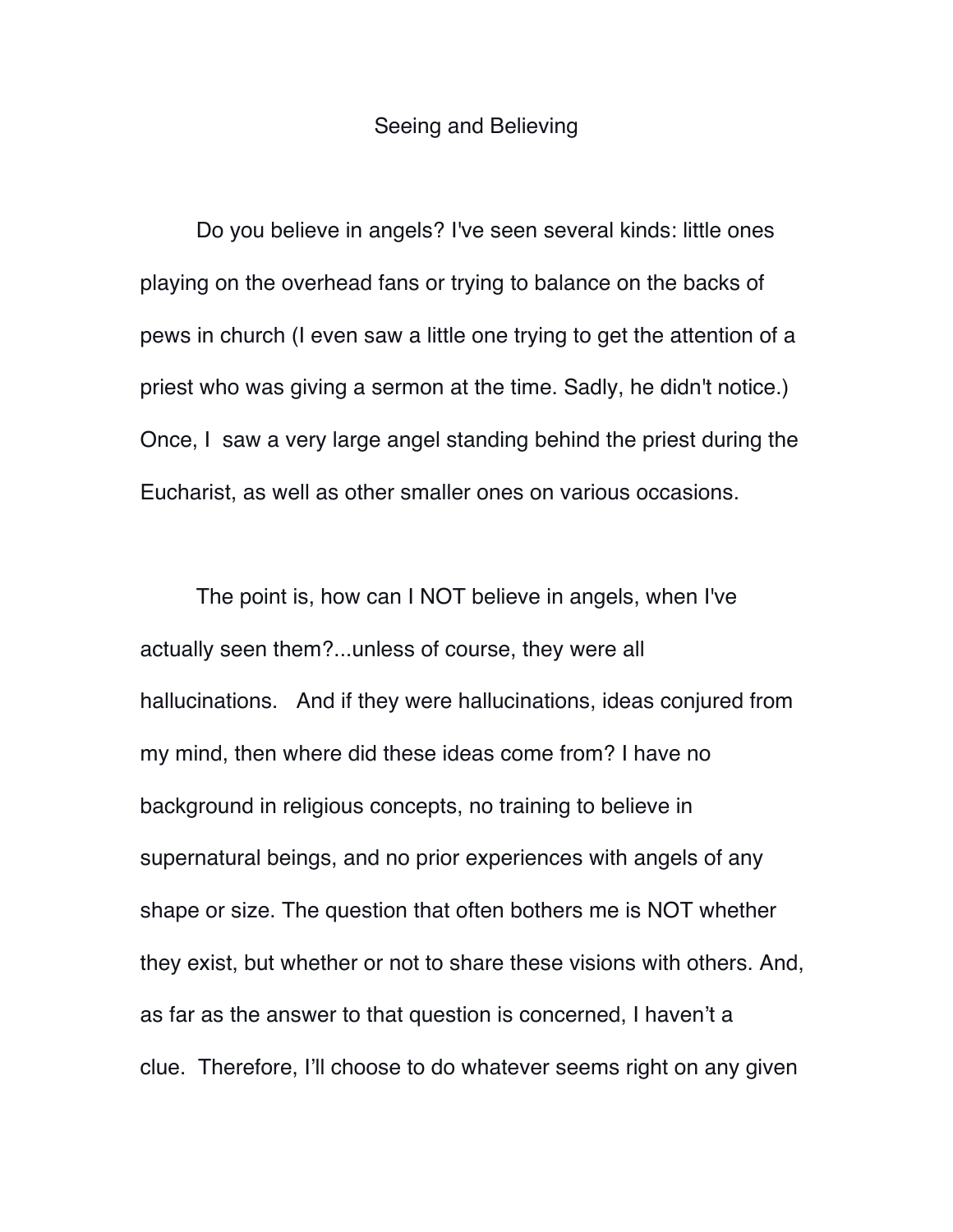day, and you can chose to read about these experiences or not.

For example (and you've now been forewarned), one day I was sitting in the choir pew, not thinking about much of anything, when suddenly I saw many tiny angels flying off of me and going in every conceivable direction. I was filled with an unreasonable, dreadful fear! I closed my eyes against this sight and, in my mind, cried out to the Lord, "No, no! I'm NO one! I'm nothing! Only God is good!" And I knelt down and prayed that I had not imagined myself as something or someone greater than I really was.

Then, I heard the words "Holy, Holy, Holy, Lord God Almighty. Heaven and earth are full of your Glory", and suddenly, from behind me, I felt an angel enfold me in love and peace. I felt 2 wings covering my head, 2 wings covering my body and 2 wings covering my feet. (What kind of angel has THAT many wings, for heaven's sake?!) All my fear was taken away and it was made clear to me that all the little angels were messages from God, messages that He had given to me and I have tried to share with you. (I later found out that